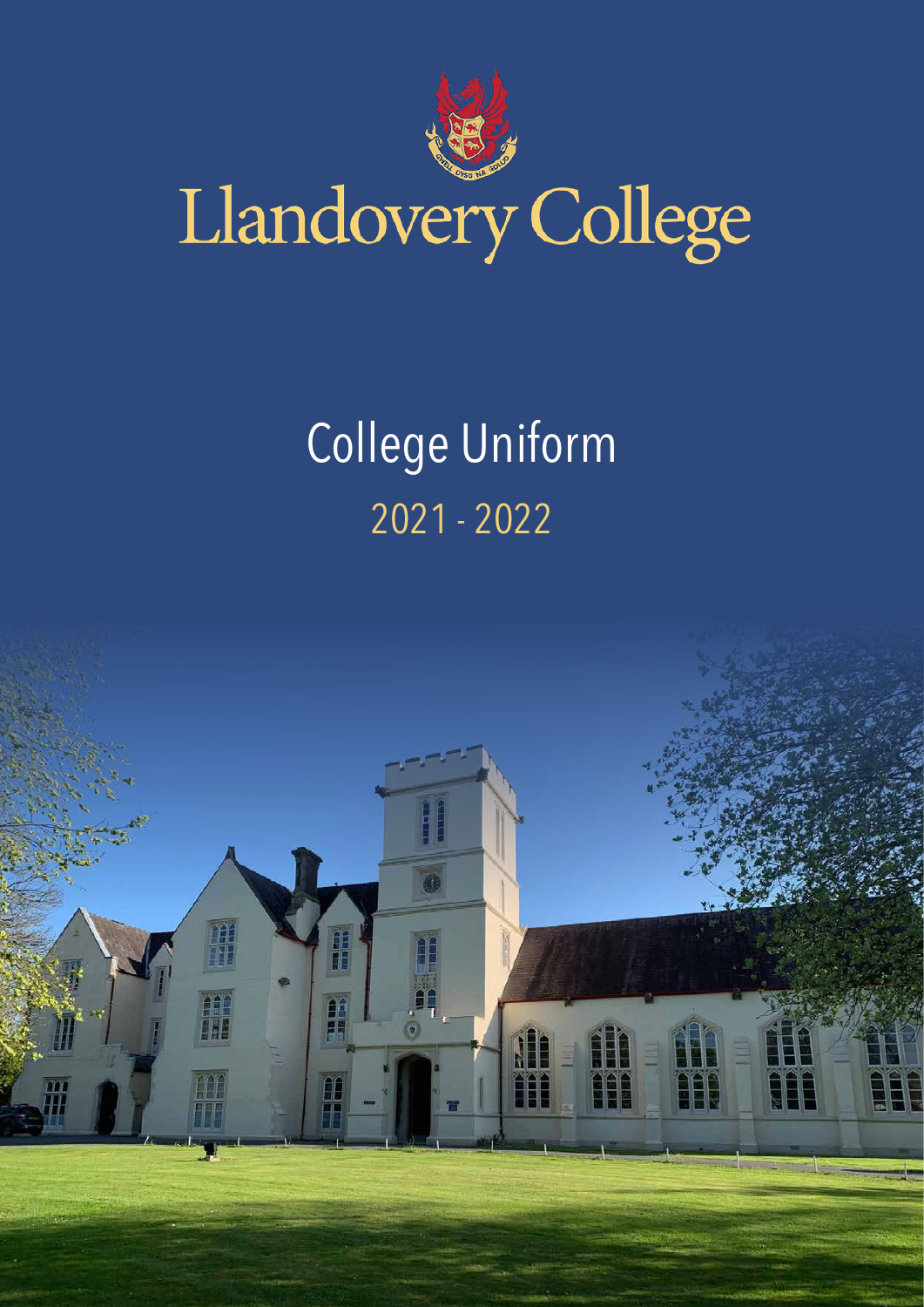#### **Uniform (Prep School)**

#### **RECEPTION TO YEAR 6**

Crested Gollop Prep blazer\* Gollop Prep tie\* Gollop Prep green pullover (boys)\* Navy cardigan (girls)\* Pinafore dress\* (girls) winter Plain charcoal grey trousers (boys) winter Summer dress\* (girls) summer Plain charcoal grey shorts (boys) summer Gollop Prep green School bag\* Pair of formal black shoes Black or grey socks (boys) Knee high white socks (girls) summer Black 60 denier tights (girls) winter Plain long sleeve white shirts winter Plain short sleeve white shirts summer School scarf\* (optional) no other scarf is allowed Navy woollen hat and gloves (optional) College navy waterproof coat\* School sun hat\* (optional) no other hats allowed

#### **EQUIPMENT**

1 pencil case complete with basic stationery Pencils Ink pen Felt tip pen / crayons Water bottle

#### **SPORTS KIT**

College tracksuit bottoms\* Gollop Prep green sports bag\* Crested polo shirts\* Rugby/hockey socks\* Navy or black swimming trunks/costume Pair rugby boots Pair trainers White sports socks Navy practice rugby shirt\* Crested hoodie\* Navy skort\* (girls) Navy shorts\* (boys)

#### **YEARS 7 AND 8**

Crested Gollop Prep blazer\* Gollop Prep Years 7 and 8 tie\* Navy pullover (boys)\* Navy cardigan (girls)\* Navy waterproof (optional)\* Prep School Kilt\* (girls) Plain charcoal grey trousers (boys) winter College backpack\* Pair of formal black shoes Black or grey socks (boys) Knee high navy socks (girls) – to be purchased from Marks & Spencer in packs of 5 (Cotton rich Picot Trim) summer Black 60 denier tights (girls) winter Plain long sleeve white shirts winter Plain short sleeve white shirt summer School scarf\* (optional) no other scarf is allowed Navy woollen hat and gloves (optional)

#### **EQUIPMENT**

1 pencil case complete with basic stationery Pencils Ink pen Felt tip pen / crayons Water bottle

#### **SPORTS KIT**

College tracksuit bottoms\* Waterproof Training Top\* College kit bag\* Crested polo shirts\* Rugby/hockey socks\* Navy or black swimming trunks/costume Pair rugby boots Pair trainers White sports socks Navy practice rugby shirt\* Rugby match Top\* Hockey/netball training top\* Crested hoodie\* Navy skort\* (girls) Navy shorts\* (boys)

The School provides most sports equipment. However, girls may provide their own hockey stick, and we recommend shin pads. Gum shields are compulsory.

Michaelmas and Lent Terms - Winter Uniform / Trinity Term - Summer Uniform

\*Items **must** be bought from the School Shop. All Items should be marked with sew-on woven name tags. Additional name tags should be provided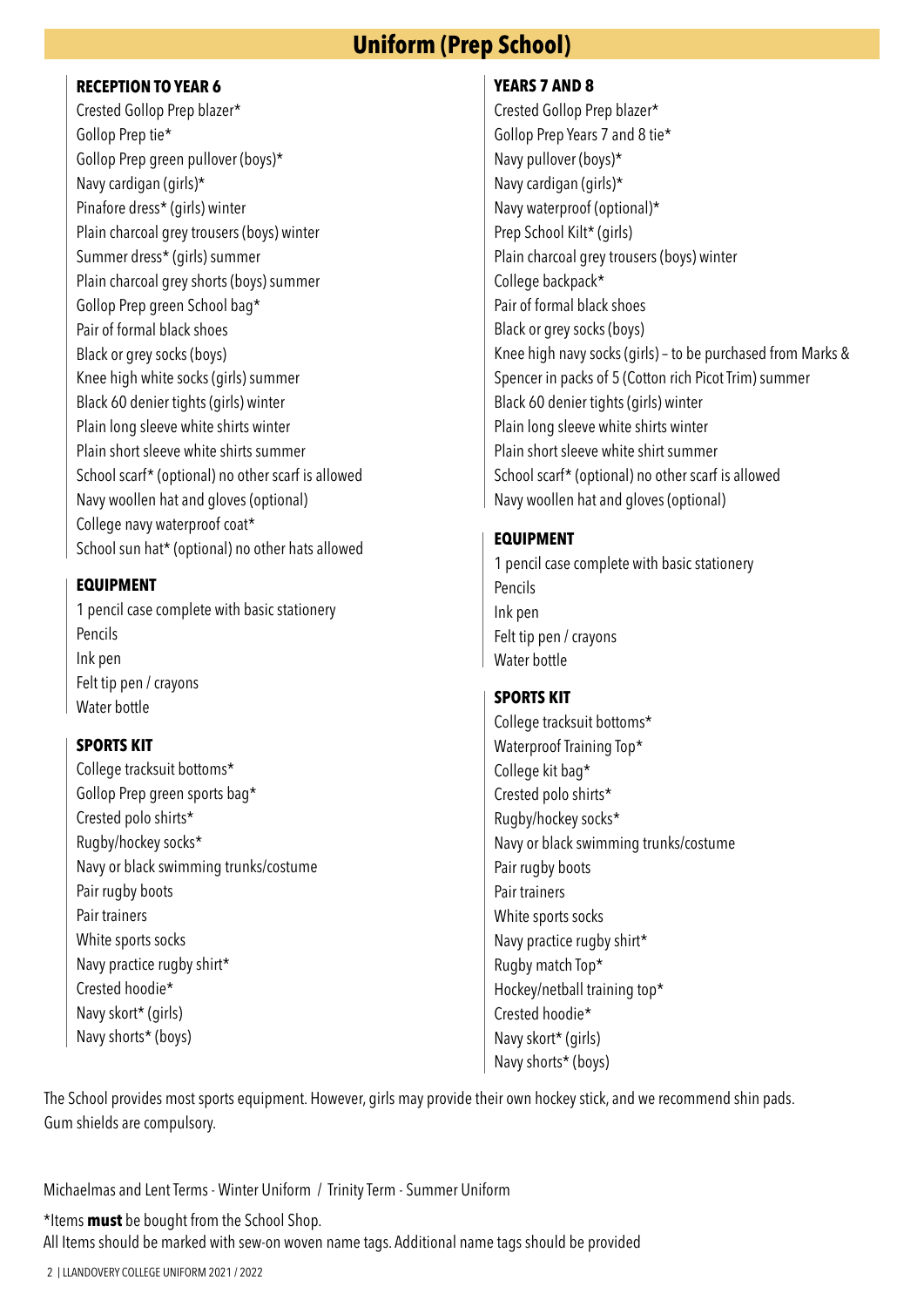#### **UNIFORM (Prep School)**

Students are expected to arrive at school wearing full uniform with black shoes unless the Deputy Head provides consent for alternative clothing to be worn, for example sports kit for a competitive fixture. With all the varied activities going on at the school it is sometimes difficult for younger students to manage a large amount of kit and/or uniform so there is more leeway for them to wear College sportswear to school. For sports activities and physical education we require students to wear the appropriate Llandovery College sportswear, which is available to purchase from the School Shop. Having the correct kit is integral to the rules and safety elements of sports activities and as such forms part of the selection policy for competitive fixtures and events.

Uniform can be purchased at the College Shop which is situated just off the concourse in the main school building and is open at set times throughout the summer holidays. There is a 2.5% charge for credit card payment.

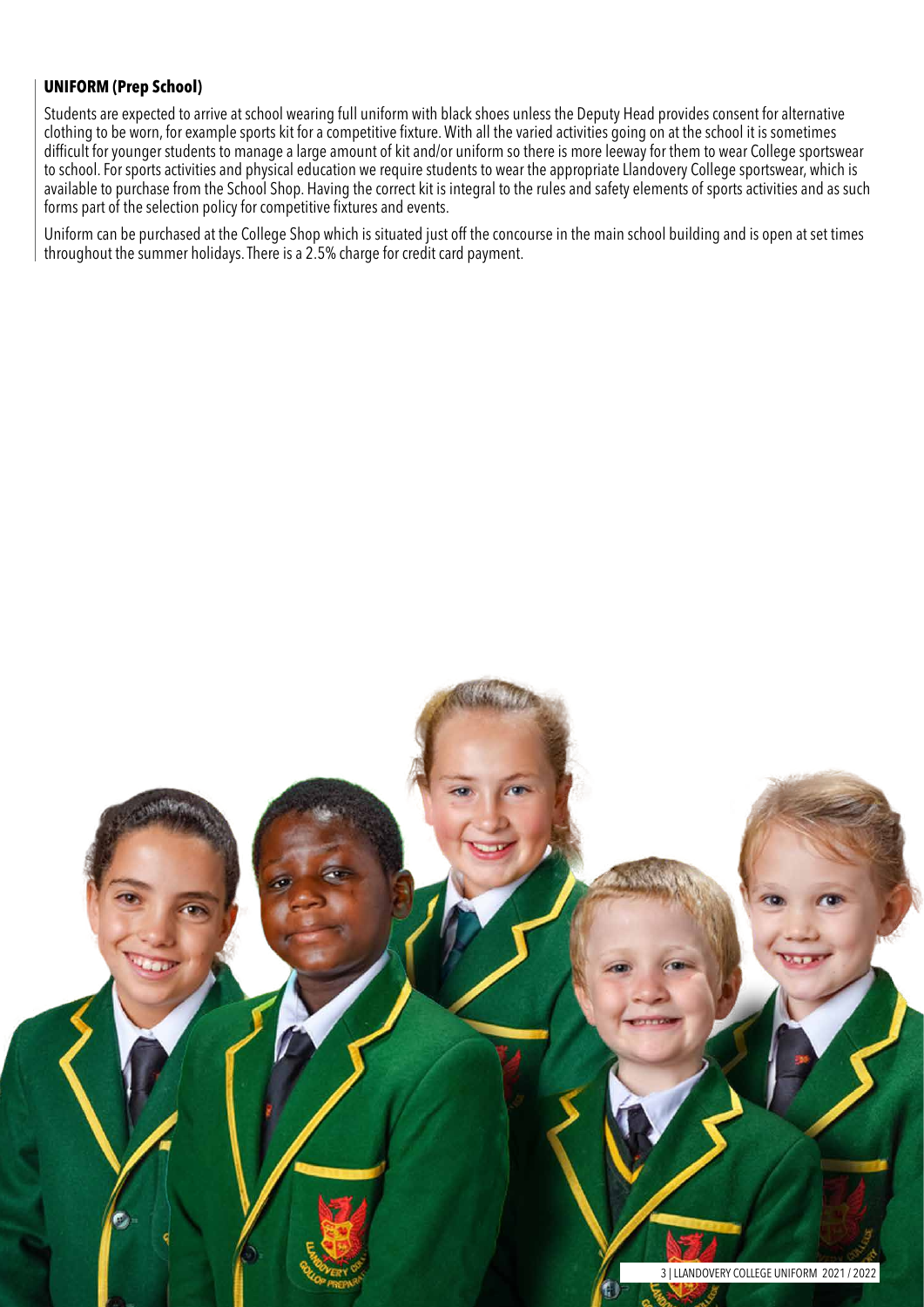### **Uniform (Senior School)**

#### **Boys Girls**

#### **YEARS 9 – 11**

2 pairs plain charcoal grey trousers 4–6 plain white shirts Crested navy pullover\* Crested blazer\* House tie\* House scarf\* (optional) School scarf\* (optional) No other scarves allowed College navy waterproof coat\* (optional) Plain navy or black coat – must sit below hem of blazer Pair of formal black shoes Navy or black socks (trainer liners not allowed)

2 pairs navy track suit bottoms\* Waterproof training top\* (Years 9 – 10 navy, Years 11 – 13 navy and scarlet) 2 navy polo shirts\* Crested hoodie\* Navy practice rugby shirt\* (Years 9 – 10 compulsory) Rugby match top\* 1 – 2 senior rugby practice shirt\* (Years 11 – 13 compulsory) 2 College rugby socks\* (compulsory) 2 Pairs navy shorts\* (compulsory) Pair rugby boots Pair trainers Navy or black swimming trunks (optional) White sports socks (for use in Sports Hall) House competition top\* (in House Colour)

#### **YEARS 9 – 11**

1-2 grey skirts\* below the knee 3-4 white blouses to wear with a tie Crested navy pullover\* Crested blazer\* House tie\* House scarf\* (optional) School scarf\* (optional) No other scarves allowed College navy waterproof coat\* (optional) Plain navy or black coat – must sit below hem of blazer Pair of formal black shoes no heel higher than 1'' Black tights 60 denier (winter) or long navy socks (summer) Trainer liners are not allowed **SPORTS KIT** Navy or black hair accessories

#### **SPORTS KIT**

2 pairs navy track suit bottoms\* (compulsory) Waterproof training top\* (Years 9 – 10 navy, Years 11 – 13 navy and sky blue) 2 navy polo shirts\* (compulsory) Crested hoodie\* (compulsory) 1 navy skort\* (compulsory) 2 pairs navy College socks\* (compulsory) 1 – 2 practice hockey / netball shirt\* Navy shorts Black full-leg leggings (optional) Pair soccer boots for hockey (togs) Pair trainers suitable for running – no plimsolls Navy or black swimsuit (optional) White sports socks (for use in Sports Hall) House competition top\* (in House Colour)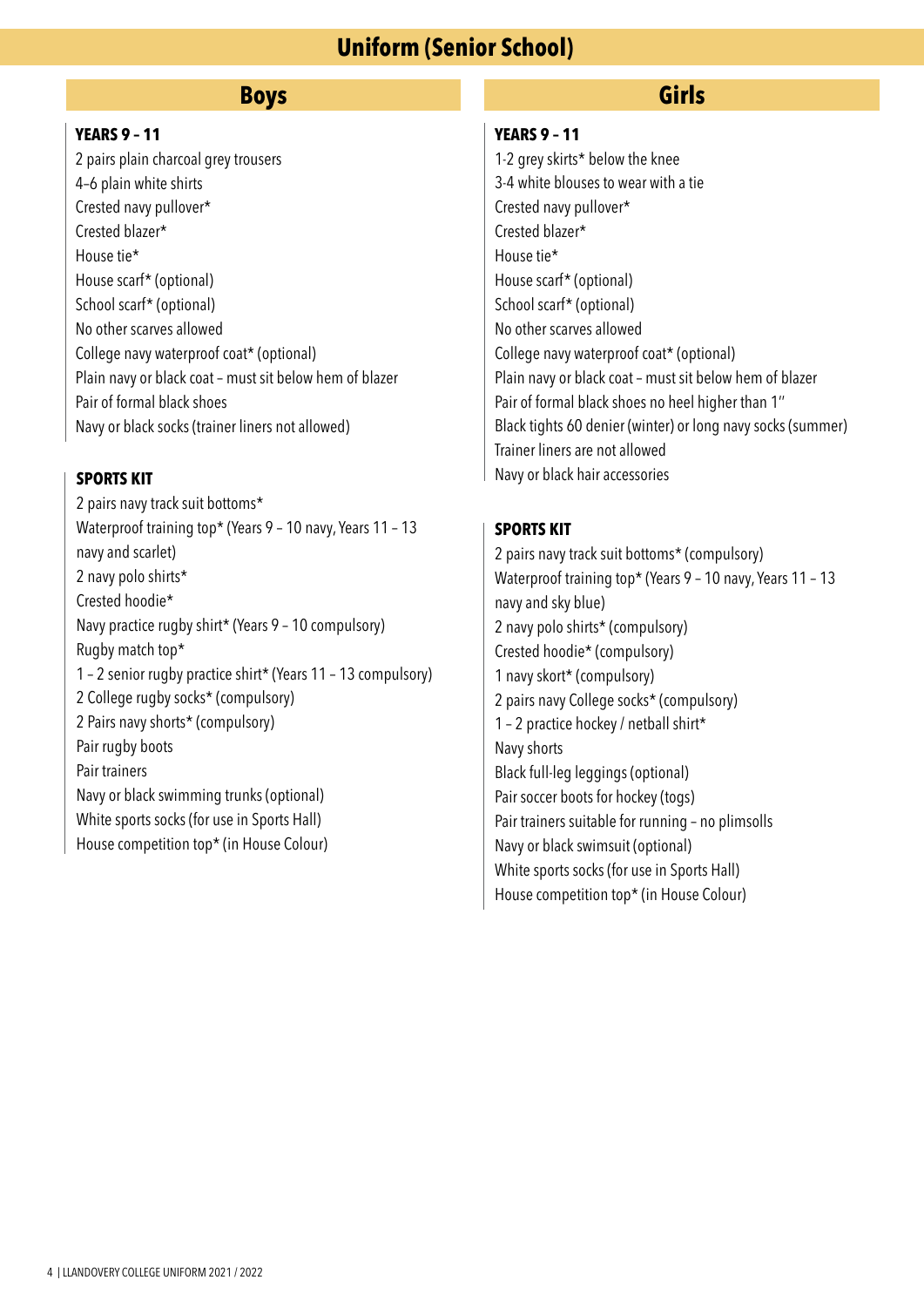#### **UNIFORM (Senior School)**

Students must adhere to the dress code as laid down in this document. Reasonable casual wear, with the exception of open toed footwear and vest tops, may be worn after 5pm Monday to Friday, from 12 noon on Saturdays and all day on Sundays. In the Great Hall at lunchtime Monday to Friday College uniform is the only acceptable dress, unless authorised by the Warden or Deputy Warden. Students involved in sporting activities are required to shower prior to dining.

Uniform can be purchased at the College Shop which is situated just off the concourse in the main school building.

The School Shop's summer opening times are published within your child's HOH letter. To make an appointment, please contact Mrs Ina Jones (schoolshop@llandoverycollege.com) on 01550 723060 during August or call the Main Reception on 01550 723000 during July.

Payment for uniform can be made by cash, cheque or debit/credit card. The School Shop requires that all uniform be paid for on the day of purchase.

There is a 2.5% charge for credit card payment.

## Senior School

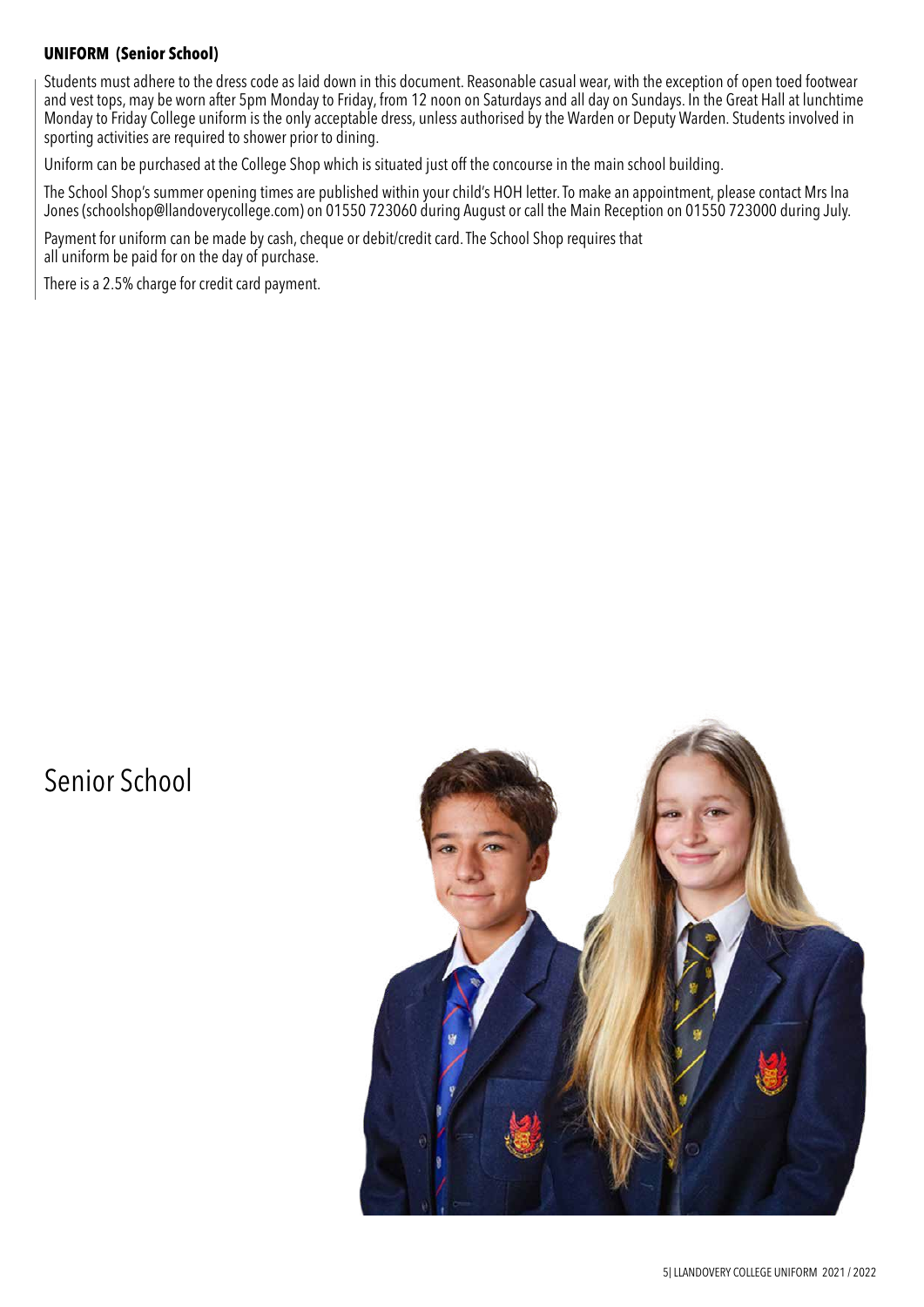### **Uniform (Sixth Form)**

#### **Boys Girls**

#### **SIXTH FORM**

College blazer with school colours\* (if applicable) Prefect blazer\* (if applicable) Sixth Form red crested pullover\* Sixth Form or College Tie\* White shirt, pale blue shirt or pale blue striped shirt Grey trousers Black shoes

2 pairs navy track suit bottoms\* Waterproof training top\* (Years 9 – 10 navy, Years 11 – 13 navy and scarlet) 2 navy polo shirts\* Crested hoodie\* Navy practice rugby shirt\* (Years 9 – 10 compulsory) Rugby match top\* 1 – 2 senior rugby practice shirt\* (Years 11 – 13 compulsory) 2 College rugby socks\* (compulsory) 2 Pairs navy shorts\* (compulsory) Pair rugby boots Pair trainers Navy or black swimming trunks (optional) White sports socks (for use in Sports Hall) House competition top\* (in House Colour)

#### **SIXTH FORM**

College blazer with school colours\* (if applicable) Prefect blazer\* (if applicable) Sixth Form sky blue crested pullover\* Sixth Form or College Tie\* White shirt, pale blue shirt or pale blue striped shirt with tie Open neck blouse, white, pale blue or pale blue striped Dark navy blue skirt\* Dark navy or black tights 60 denier **SPORTS KIT SPORTS KIT SPORTS KIT SPORTS ASSESS** 

#### **SPORTS KIT**

2 pairs navy track suit bottoms\* (compulsory) Waterproof training top\* (Years 9 – 10 navy, Years 11 – 13 navy and sky blue) 2 navy polo shirts\* (compulsory) Crested hoodie\* (compulsory) 1 navy skort\* (compulsory) 2 pairs navy College socks\* (compulsory) 1 – 2 practice hockey / netball shirt\* Navy shorts Black full-leg leggings (optional) Pair soccer boots for hockey (togs) Pair trainers suitable for running – no plimsolls Navy or black swimsuit (optional) White sports socks (for use in Sports Hall) House competition top\* (in House Colour)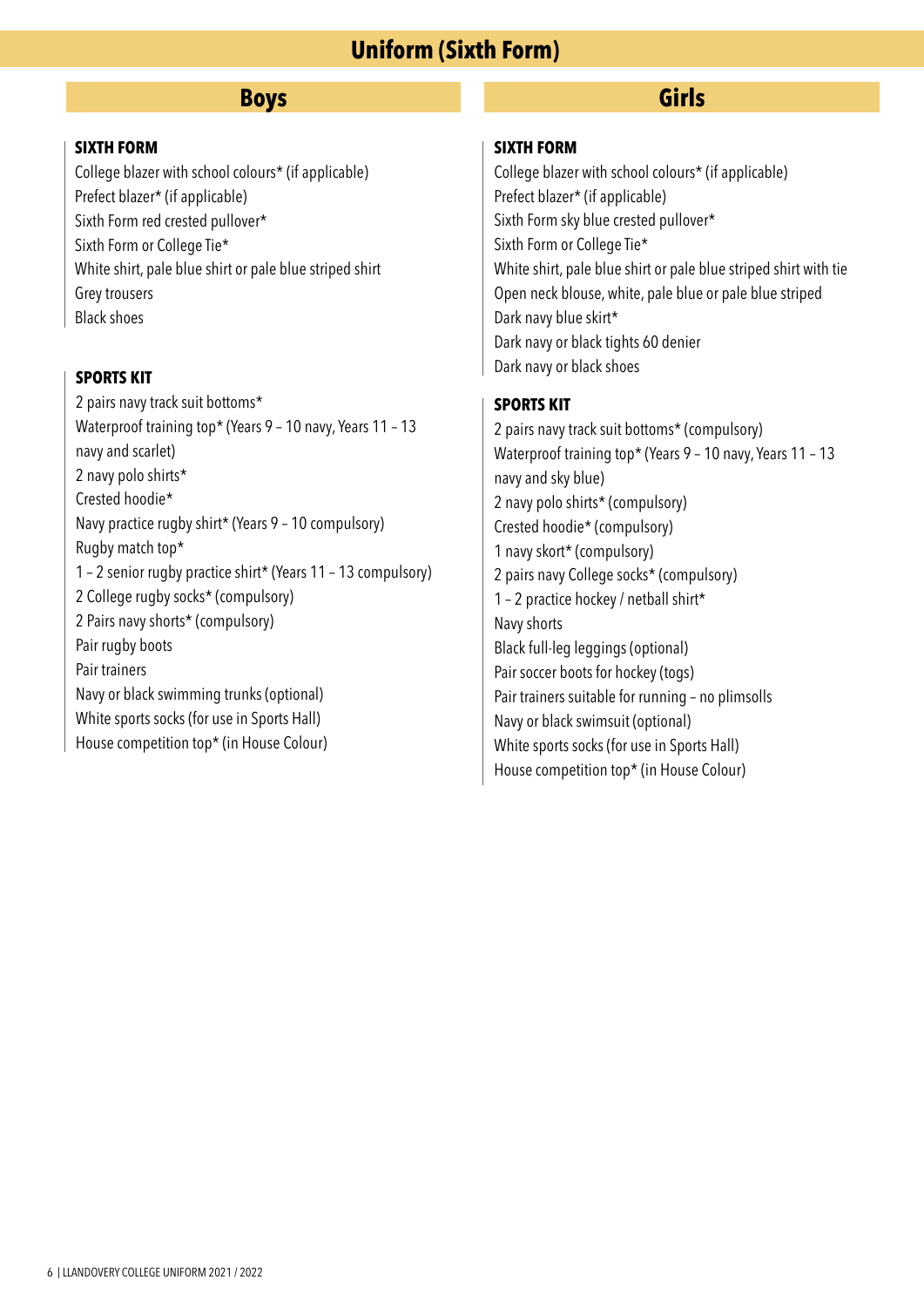#### **UNIFORM (Senior School)**

Students must adhere to the dress code as laid down in this document. Reasonable casual wear, with the exception of open toed footwear and vest tops, may be worn after 5pm Monday to Friday, from 12 noon on Saturdays and all day on Sundays. In the Great Hall at lunchtime Monday to Friday College uniform is the only acceptable dress, unless authorised by the Warden or Deputy Warden. Students involved in sporting activities are required to shower prior to dining.

Uniform can be purchased at the College Shop which is situated just off the concourse in the main school building.

The School Shop's summer opening times are published within your child's HOH letter. To make an appointment, please contact Mrs Ina Jones (schoolshop@llandoverycollege.com) on 01550 723060 during August or call the Main Reception on 01550 723000 during July.

Payment for uniform can be made by cash, cheque or debit/credit card. The School Shop requires that all uniform be paid for on the day of purchase.

There is a 2.5% charge for credit card payment.

### Sixth Form



The School provides most sports equipment. However, girls may provide their own hockey stick, and we recommend shin pads. Gum shields are compulsory.

Michaelmas and Lent Terms - Winter Uniform / Trinity Term - Summer Uniform

\*Items **must** be bought from the School Shop.

All Items should be marked with sew-on woven name tags. Additional name tags should be provided